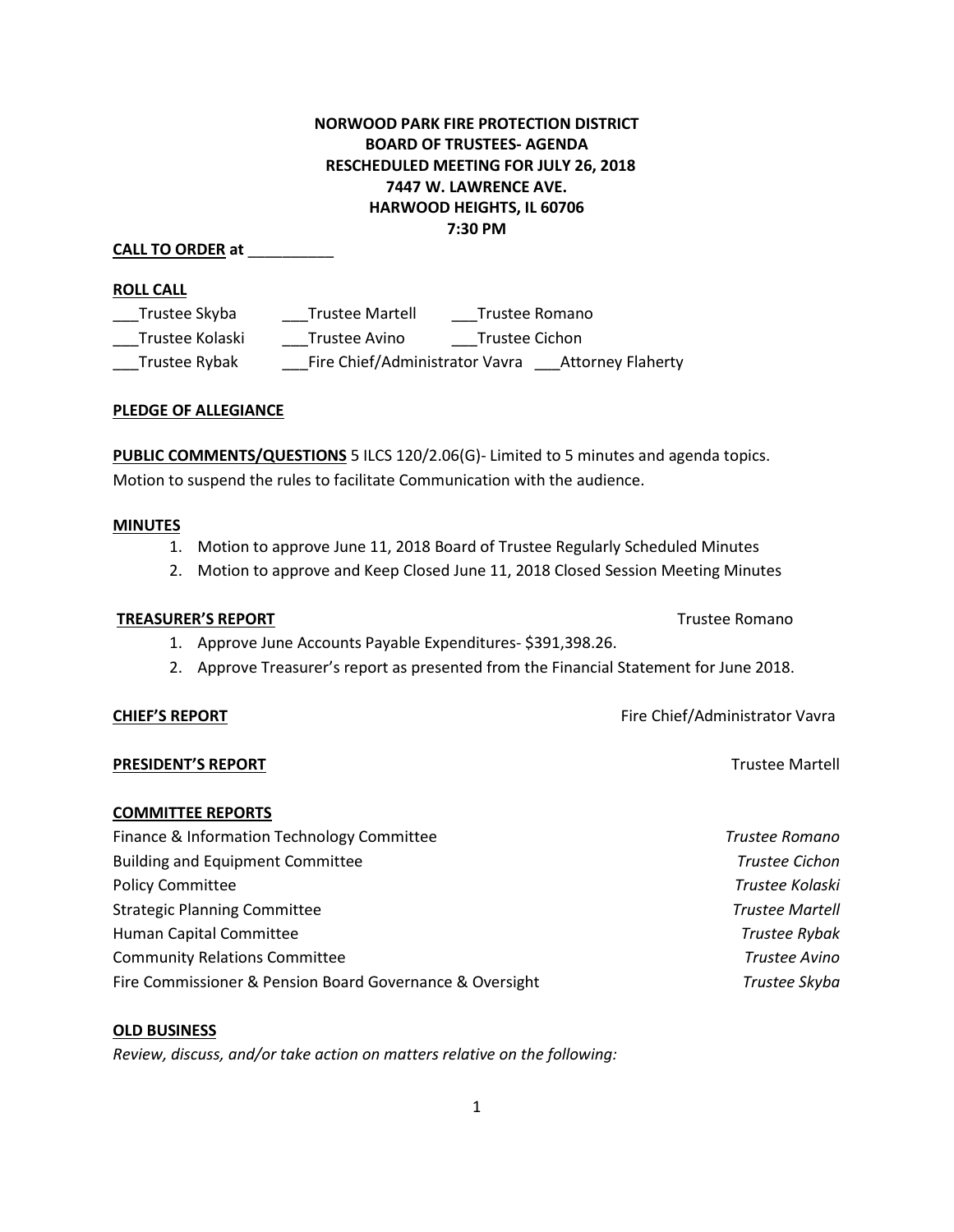## **NEW BUSINESS**

*Review, discuss, and/or take action on matters relative on the following:*

- 1. Motion to adopt and approve Ordinance #18-1, the Norwood Park Fire Protection District Tentative Budget and Appropriation for fiscal year 2018-2019.
- 2. Motion to adopt and approve Ordinance #18-2, an Ordinance adopting a Fire Prevention Code Prescribing Regulations Governing Conditions Hazardous to Life and Property from Fire or Explosions and Establishing a Bureau of Fire Prevention and Providing Officers Therefore and Defining Their Powers and Duties.
- 3. Motion to approve dental insurance renewal with \_\_\_\_\_\_\_\_\_ from September 1, 2018 through June 30, 2019.
- 4. Motion to approve the change in medical insurance renewal to the Affordable Care Act Blue Choice PPO policy G506OPT, effective September 1, 2018 through June 30, 2019.
- 5. Motion to approve the payout of sick time, vacation time, and personal days to retired firefighter Joey Irsuto in the amount of \$ 27,570.94. (\$20,975.14 paid out on July 16, 2018 payroll and \$6,595.80 banked for medical insurance premiums per the contract.) Total Vacation/Personal Time \$20,975.14 Total Sick Time \$6,595.80 Total Payout for all days \$27,570.94
- 6. Motion to approve the change in meeting dates for the remainder of 2018 to the following: Thursday, August 23, 2018 Monday, September 10, 2018 Thursday, October 11, 2018 Monday, November 19, 2018 Thursday, December 13, 2018 Meetings will be called to order at 7:30pm.
- 7. Motion to approve Blue Collar Computing (BBC) for IT Managed Services at a cost of \$1,200 for migration and \$764.15 per month for one year of managed services and Office Suites.
- 8. Motion to approve Cyber Optik for Website design and hosting, at a cost of \$2,700 for website development and an additional \$588 for 1 year of hosting.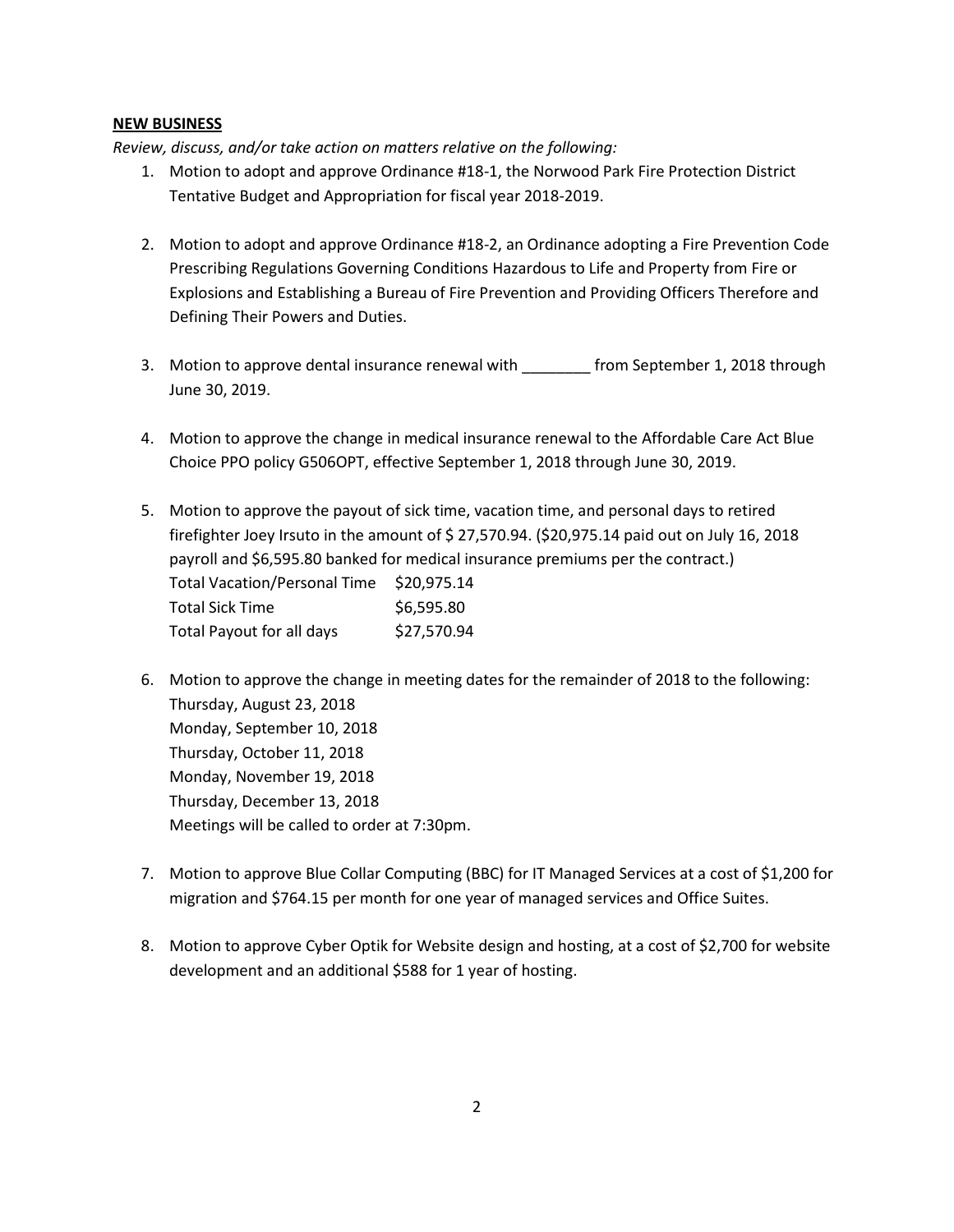- 9. Motion to direct PSI Billing to invoice residents for their deductible as part of resident billing effective August 1, 2018.
- 10. Motion to ratify the bill to The Jean Ross Company in the amount of \$3,387.68 Ambulance 106 air conditioner repair.
- 11. Motion to ratify the bill to Commercial Tire in the amount of \$1,142.48 for 2 new tires on Truck 104.
- 12. Motion to ratify the bill to Triton College in the amount of \$3,526.00 for 9 Fire Science Classes (Spring 2018).
- 13. Motion to allow Fire Chief Vavra to solicit sealed proposals for the following services:
	- a. Portable and Mobile Radios
	- b. Building tuckpointing
	- c. Apparatus floor refinishing
	- d. Furnace/AC replacement
	- e. Sewer project east side

All bid packets are due by August 22, 12:00 PM with bid opening on August 23, 2018, 7:30 PM

14. Motion to adopt and approve Resolution #18-4, A Resolution authorizing entry into an Intergovernmental Agreement with Norwood Park Township for the purchase of one power cot.

**CLOSED SESSION**- if necessary. Pursuant to Section (2)(c)(1) of the Open Meetings Act (to discuss the appointment, employment, compensation, discipline, performance or dismissal of specific employees of the public body); and/or section  $(2)(c)(11)$  of the Act (pending, probable or imminent litigation); 5 ILCS 120/2(c)(3) Selection of a person to fill a public office and Section 2(c)(2) Collective Negotiating matters between the public body and its employees.

|                                                            | TIME IN                | <b>TIME RETURN</b>    |               |  |
|------------------------------------------------------------|------------------------|-----------------------|---------------|--|
| <b>ROLL CALL</b>                                           |                        |                       |               |  |
| Trustee Skyba                                              | <b>Trustee Martell</b> | Trustee Romano        |               |  |
| Trustee Kolaski                                            | Trustee Avino          | <b>Trustee Cichon</b> | Trustee Rybak |  |
| Fire Chief/Administrator Vavra<br><b>Attorney Flaherty</b> |                        |                       |               |  |

- 15. Motion to approve the Collective Bargaining Agreement with the Norwood Park Firemen's Association from July 1, 2018 through June 30, 2021.
- 16. Motion to approve the performance payment (as discussed, part of Chief's annual performance review) to Chief Terrence Vavra in the amount of \$